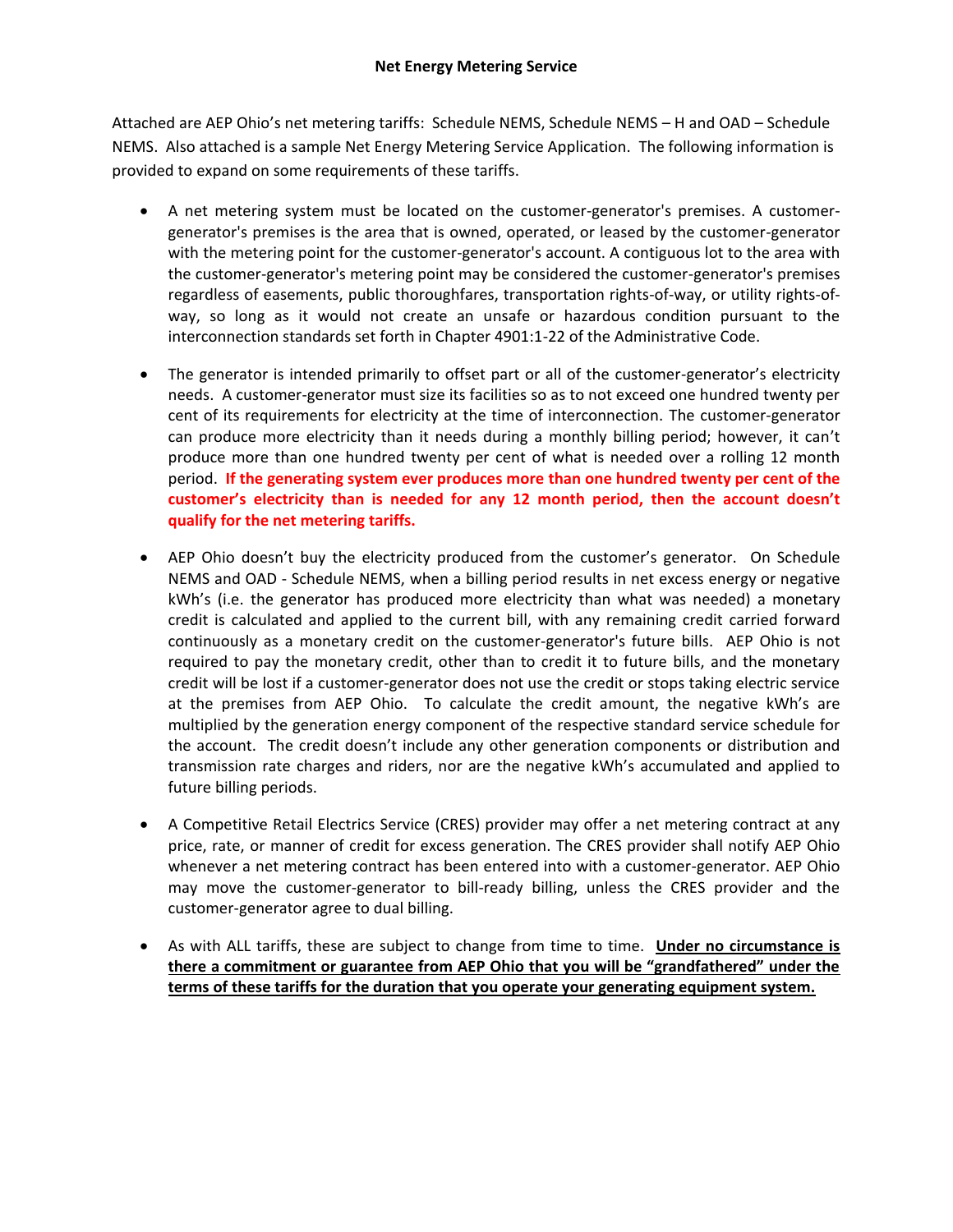Effective: January 1, 2012

# P.U.C.O. NO. 20

# **SCHEDULE NEMS** (Net Energy Metering Service)

# **Availability of Service**

This schedule is available to customers with qualifying customer-generator facilities designed to operate in parallel with the Company's system. Customers served under this schedule must also take service under the applicable standard service schedule.

## **Conditions of Service**

- A qualifying customer is one whose generating facility complies with all the following  $1.$ requirements:
	- is fueled by solar, wind, biomass, landfill gas, or hydropower, or uses a microturbine or a  $a.$ fuel cell:
	- is located on the customer-generator's premises;  $b<sub>1</sub>$
	- is designed and installed to operate in parallel with the Company's system without  $\mathbf{C}$ . adversely affecting the operation of equipment and service of the Company and its customers and without presenting safety hazards to Company and customer personnel; and
	- $d$ . is intended primarily to offset part or all of the customer-generator's electricity needs.
- The customer's generating equipment shall be installed in accordance with the manufacturer's  $2.$ specifications as well as all applicable provisions of the National Electrical Code. All equipment and installations shall comply with all applicable safety and performance standards established by the National Electrical Code, the Institute of Electrical and Electronic Engineers and Underwriters Laboratories, as well as any additional control and testing requirements adopted by the Commission.

## **Metering**

Net energy metering shall be accomplished using a single meter capable of registering the flow of electricity in each direction. If the existing electrical meter installed at the customer's facility is not capable of measuring the flow of electricity in two directions, the Company, upon written request of the customer. shall install at the customer's expense an appropriate meter with such capability.

The Company may, at its own expense and with written consent of the customer, install one or more additional meters to monitor the flow of electricity.

# **Monthly Charges**

Monthly charges for energy, and demand where applicable, to serve the customer's net or total load shall be determined according to the Company's standard service schedule under which the customer would otherwise be served, absent the customer-owned generation source. If a non-residential customer's qualifying customer-generator facility has a total rated generating capacity of more than 10 kW, service shall be provided under the Company's standard demand-metered schedule (Schedule GS-2 or GS-3 depending on the customer's load characteristics).

Filed pursuant to Orders dated December 14, 2011 in Case Nos. 11-346-EL-SSO, 11-348-EL-SSO, 11-351-EL-AIR, and 11-352-EL-AIR

Issued: December 22, 2011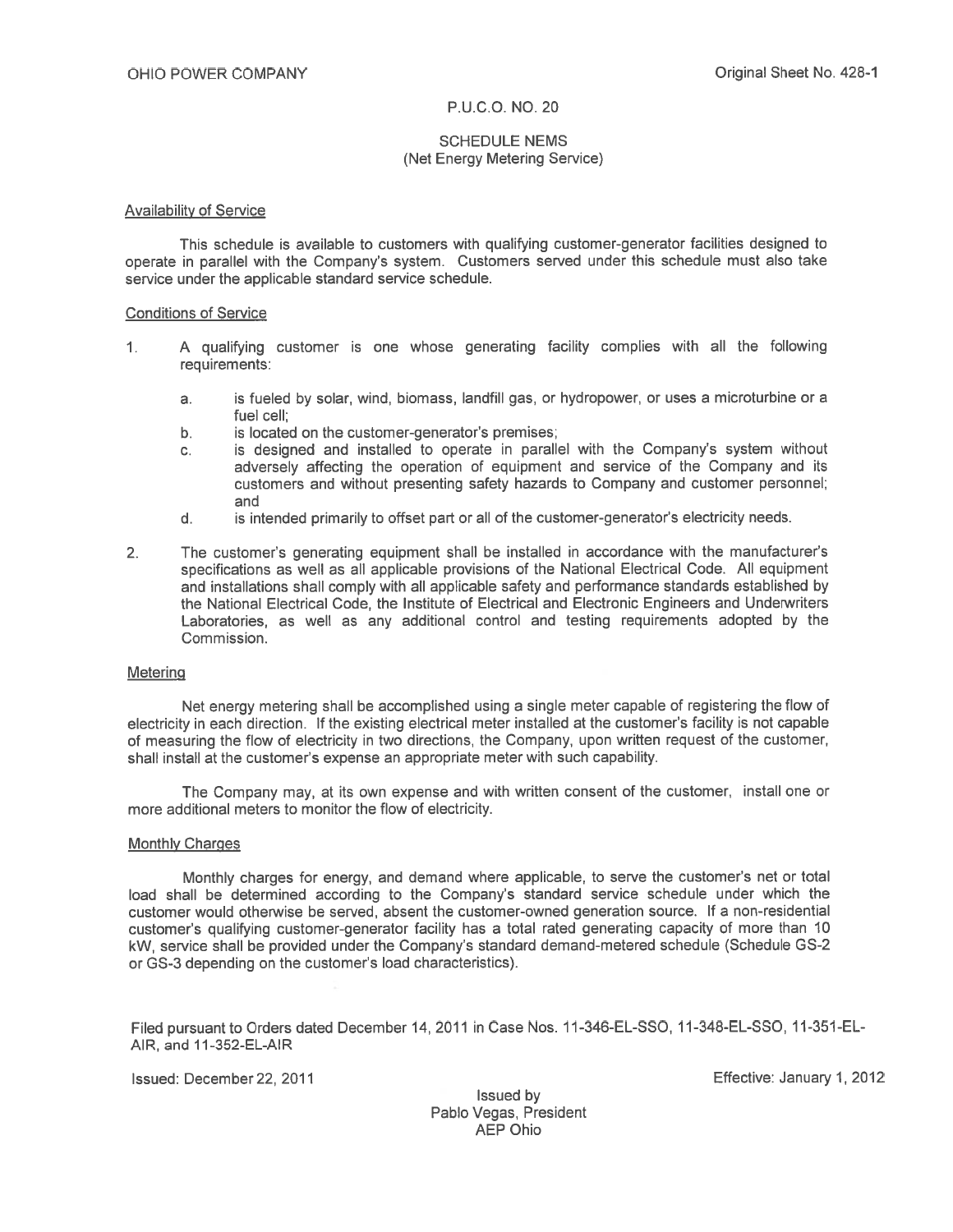# **SCHEDULE NEMS** (Net Energy Metering Service)

If the Company supplies more kWh of electricity to the customer than the customer-generator's facility feeds back to the Company's system during the billing period, all energy charges of the customer's standard service schedule shall be calculated using the customer's net energy usage for the billing period.

If the customer-generator's facility feeds more kWh of electricity back to the Company's system than the Company supplies to the customer during the billing period, only the generation-related energy charges of the customer's standard service schedule, including all applicable generation-related riders, shall be calculated using the customer's net energy supplied to the Company. All other energy charges shall be calculated using an energy value of zero (0) kWh. If the customer's net billing under the standard service schedule is negative during the billing period, the negative net billing shall be allowed to accumulate as a credit to offset billing in the next billing period. The customer may request, in writing, a refund of accumulated credit that is no greater than an annual true-up of accumulated credits over a twelve month period.

#### **Special Terms and Conditions**

This schedule is subject to the Company's Terms and Conditions of Service and all provisions of the standard service schedule under which the customer takes service. This schedule is also subject to the applicable provisions of the Company's Minimum Requirements for Distribution System Interconnection.

Filed pursuant to Orders dated December 14, 2011 in Case Nos. 11-346-EL-SSO, 11-348-EL-SSO, 11-351-EL-AIR, and 11-352-EL-AIR

Issued: December 22, 2011

Effective: January 1, 2012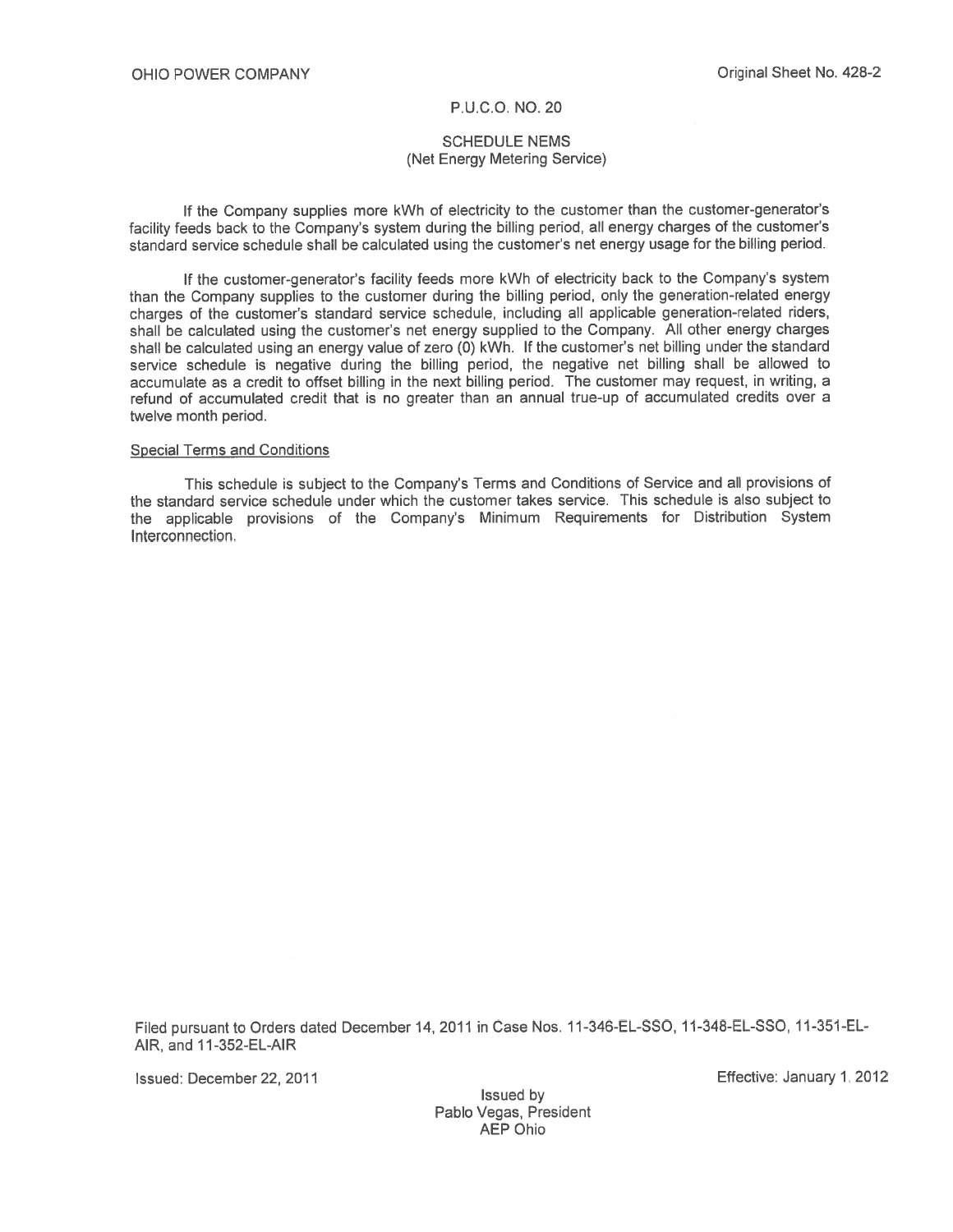# **SCHEDULE NEMS-H** (Net Energy Metering Service - Hospitals)

## **Availability of Service**

This schedule is available to hospital customers with qualifying customer-generator facilities designed to operate in parallel with the Company's system. Customers served under this schedule must also take service under the applicable standard service schedule.

To qualify for service under this schedule, a customer must be a hospital, as defined in section 3701.01 of the Revised Code, that is also a customer-generator. Section 3701.01 of the Revised Code currently defines "hospital" to include public health centers and general, mental, chronic disease and other types of hospitals and related facilities, such as laboratories, outpatient departments, nurses' home facilities, extended care facilities, self-care units and central service facilities operated in connection with hospitals, and also includes education and training facilities for health professions personnel operated as an integral part of a hospital, but does not include any hospital furnishing primarily domiciliary care.

#### **Conditions of Service**

- $1<sub>1</sub>$ A qualifying hospital customer is one whose generating facility complies with all the following requirements:
	- is located on the customer-generator's premises; and  $a<sub>1</sub>$
	- is designed and installed to operate in parallel with the Company's system without b. adversely affecting the operation of equipment and service of the Company and its customers and without presenting safety hazards to Company and customer personnel.
- The hospital customer's generating equipment shall be installed in accordance with the  $2.$ manufacturer's specifications as well as all applicable provisions of the National Electrical Code. All equipment and installations shall comply with all applicable safety and performance standards established by the National Electrical Code, the Institute of Electrical and Electronic Engineers and Underwriters Laboratories, as well as any additional control and testing requirements adopted by the Commission.

## Metering

Net energy metering shall be accomplished using either two meters or a single meter capable of registering the flow of electricity in each direction. One meter or register shall be capable of measuring the electricity generated by the hospital customer at the time it is generated. If the existing electrical meter installed at the customer's facility is not capable of seperately measuring the electricity the hospital customer generates at the time it is generated, the Company, upon written request of the hospital customer, shall install at the customer's expense an appropriate meter with such capability.

The Company may, at its own expense and with written consent of the customer, install one or more additional meters to monitor the flow of electricity.

Filed pursuant to Orders dated December 14, 2011 in Case Nos. 11-346-EL-SSO, 11-348-EL-SSO, 11-351-EL-AIR, and 11-352-EL-AIR

Issued: December 22, 2011

Effective: January 1, 2012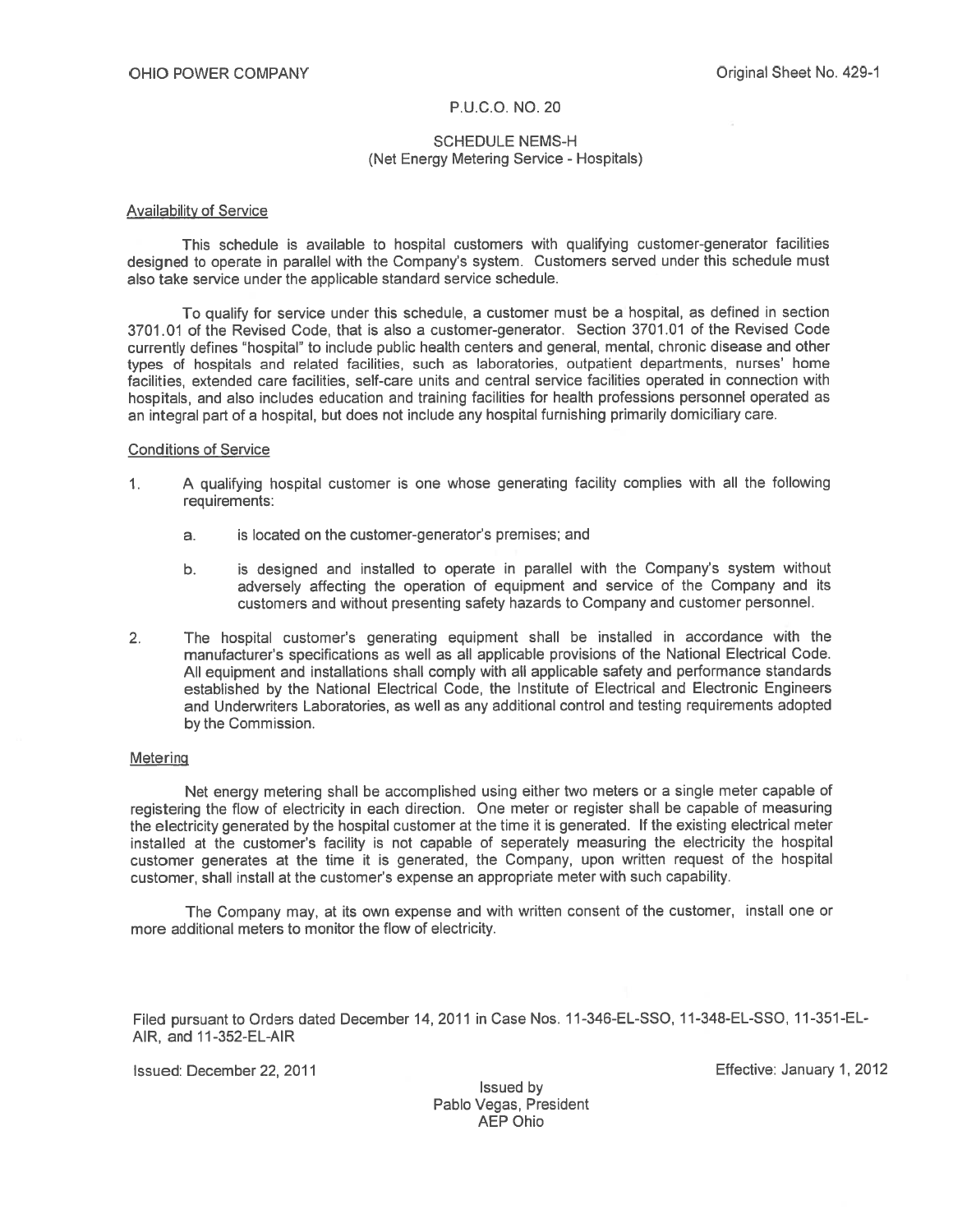# PUCO NO. 20

# **SCHEDULE NEMS-H** (Net Energy Metering Service - Hospitals)

#### **Monthly Charges**

Monthly charges for energy, and demand where applicable, to serve the customer's total load shall be determined according to the Company's standard service schedule under which the customer would otherwise be served, absent the customer-owned generation source. If a hospital customer's qualifying customer-generator facility has a total rated generating capacity of more than 10 kW, service shall be provided under the Company's standard demand-metered schedule (Schedule GS-2, GS-3 or GS-4 depending on the customer's load characteristics).

All electricity flowing from the Company to the hospital customer shall be charged as it would have been if the hospital customer were not taking service under this schedule.

All electricity generated by the hospital customer shall be credited at the market value as of the time the hospital customer generated the electricity. The market value of the hospital customer's generated electricity shall be the hourly AEP East Load Zone Real-Time Locational Marginal Price (LMP) established by PJM.

The hospital customer's monthly bill shall reflect the net of Company charges for electricity flowing from the Company to the hospital customer and the market value credit for electricity generated by the hospital customer. If the customer's net billing is negative during the billing period, the net credit dollar amount shall be used to offset billing in subsequent billing periods. The customer may request, in writing, a refund of accumulated credit that is no greater than an annual true-up of accumulated credits over a twelve month period.

## **Special Terms and Conditions**

This schedule is subject to the Company's Terms and Conditions of Service and all provisions of the standard service schedule under which the customer takes service. This schedule is also subject to the applicable provisions of the Company's Minimum Requirements for Distribution System Interconnection.

Filed pursuant to Orders dated December 14, 2011 in Case Nos. 11-346-EL-SSO, 11-348-EL-SSO, 11-351-EL-AIR, and 11-352-EL-AIR

Issued: December 22, 2011

Effective: January 1, 2012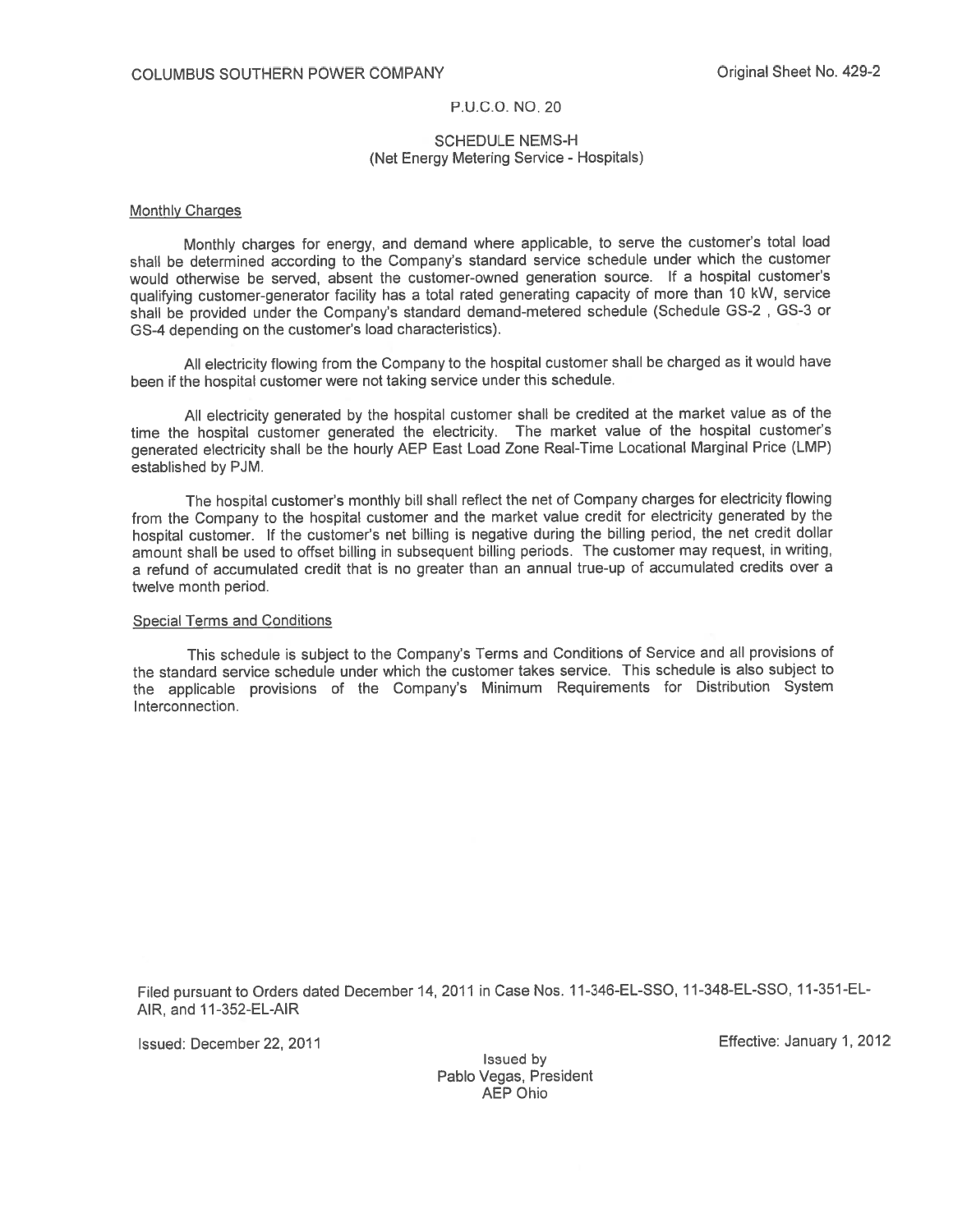# **OAD - SCHEDULE NEMS** (Open Access Distribution - Net Energy Metering Service)

## **Availability of Service**

This schedule is available to customers with qualifying customer-generator facilities designed to operate in parallel with the Company's system. Customers served under this schedule must also take service under the applicable Open Access Distribution (OAD) service schedule.

# **Conditions of Service**

- A qualifying customer is one whose generating facility complies with all the following  $1<sub>1</sub>$ requirements:
	- is fueled by solar, wind, biomass, landfill gas, or hydropower, or uses a microturbine or a a. fuel cell:
	- $b.$ is located on the customer-generator's premises;
	- is designed and installed to operate in parallel with the Company's system without c. adversely affecting the operation of equipment and service of the Company and its customers and without presenting safety hazards to Company and customer personnel; and
	- is intended primarily to offset part or all of the customer-generator's electricity needs.  $d_{\cdot}$
- $2.$ The customer's generating equipment shall be installed in accordance with the manufacturer's specifications as well as all applicable provisions of the National Electrical Code. All equipment and installations shall comply with all applicable safety and performance standards established by the National Electrical Code, the Institute of Electrical and Electronic Engineers and Underwriters Laboratories, as well as any additional control and testing requirements adopted by the Commission.

#### Metering

Net energy metering shall be accomplished using a single meter capable of registering the flow of electricity in each direction. If the existing electrical meter installed at the customer's facility is not capable of measuring the flow of electricity in two directions, the Company, upon written request of the customer, shall install at the customer's expense an appropriate meter with such capability.

The Company may, at its own expense and with written consent of the customer, install one or more additional meters to monitor the flow of electricity.

Filed pursuant to Orders dated December 14, 2011 in Case Nos. 11-346-EL-SSO, 11-348-EL-SSO, 11-351-EL-AIR, and 11-352-EL-AIR

Issued: December 22, 2011

Effective: January 1, 2012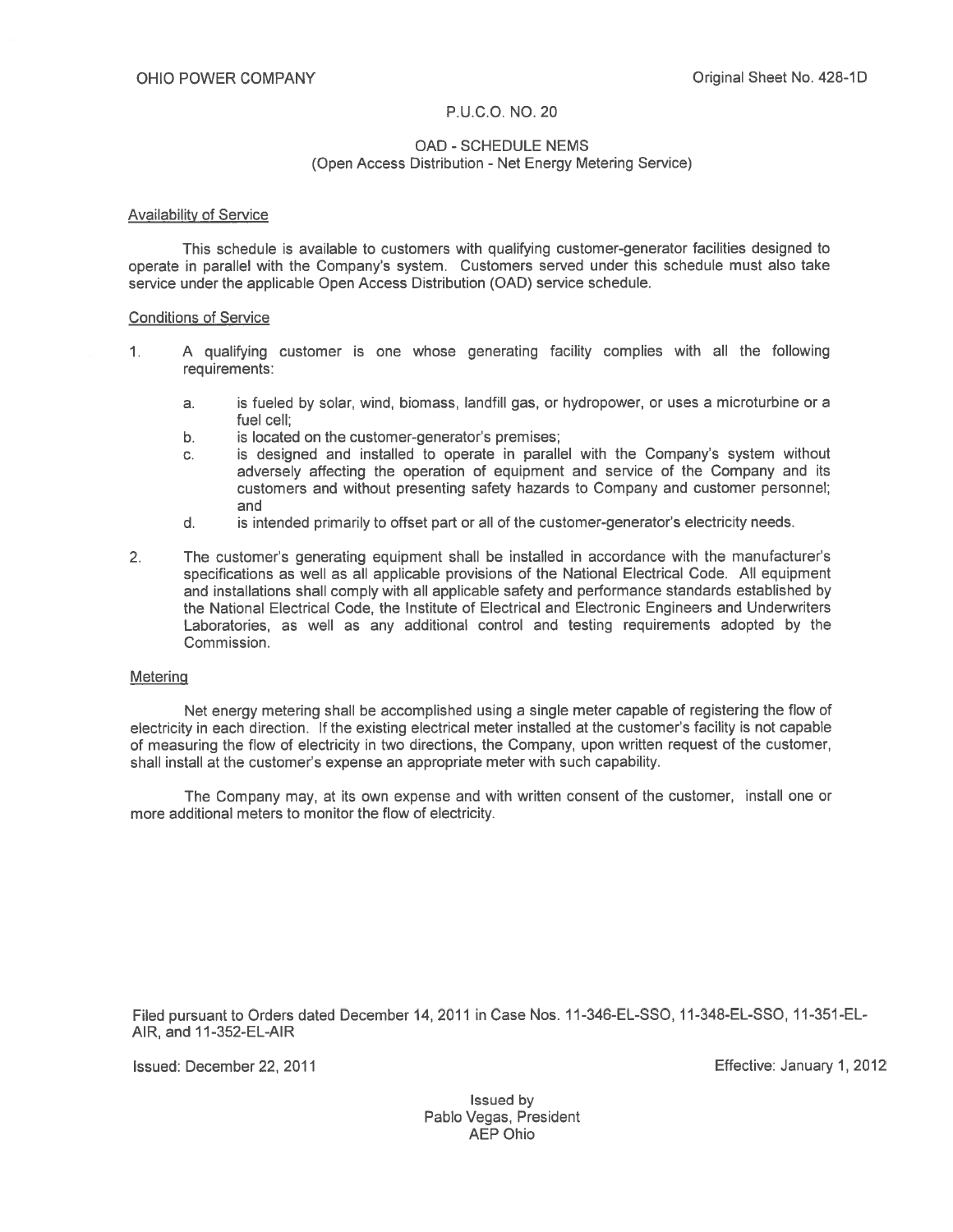# **OAD - SCHEDULE NEMS** (Open Access Distribution - Net Energy Metering Service)

#### **Monthly Charges**

Monthly charges for energy, and demand where applicable, to serve the customer's net or total load shall be determined according to the Company's OAD service schedule under which the customer would otherwise be served, absent the customer-owned generation source. If a non-residential customer's qualifying customer-generator facility has a total rated generating capacity of more than 10 kW, service shall be provided under the Company's OAD demand-metered schedule (Schedule OAD-GS-2 or OAD-GS-3 depending on the customer's load characteristics).

Energy charges under the OAD service schedule shall be based on the customer's net energy for the billing period. In no event shall the customer's net energy for the billing period be less than zero for purposes of billing under the OAD service schedule.

## **Special Terms and Conditions**

This schedule is subject to the Company's Terms and Conditions of Open Access Distribution Service and all provisions of the OAD service schedule under which the customer takes service. This schedule is also subject to the applicable provisions of the Company's Minimum Requirements for Distribution System Interconnection.

Filed pursuant to Orders dated December 14, 2011 in Case Nos. 11-346-EL-SSO, 11-348-EL-SSO, 11-351-EL-AIR, and 11-352-EL-AIR

Issued: December 22, 2011

Effective: January 1, 2012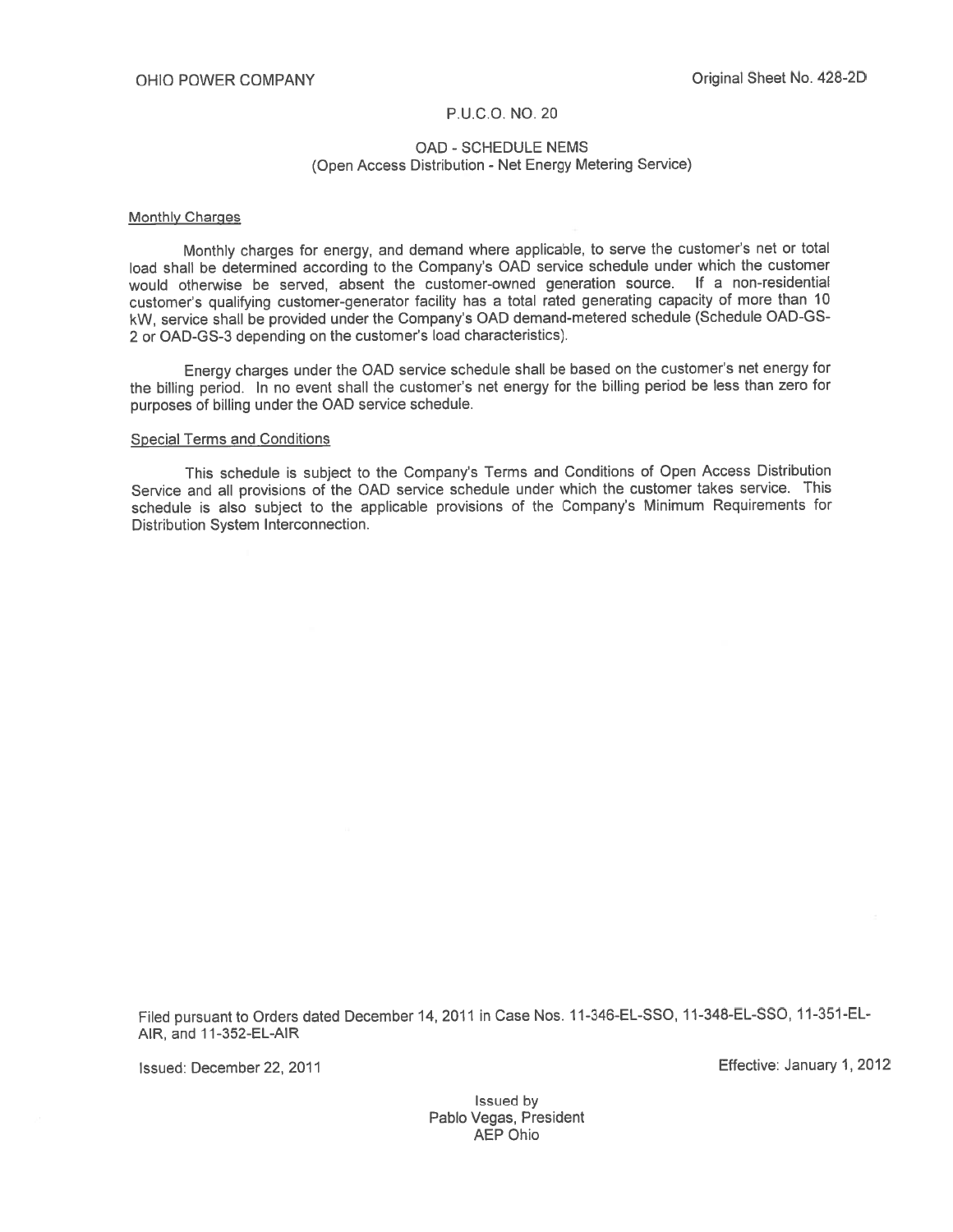# **Net Energy Metering Service Application**

| Service Address: New York 1988    |  |
|-----------------------------------|--|
|                                   |  |
|                                   |  |
|                                   |  |
|                                   |  |
|                                   |  |
|                                   |  |
| Telephone Number: E-mail Address: |  |

This is an application by the above named customer ("Customer") for Net Energy Metering Service (NEMS) from **Ohio Power Company** ("Company"). The Company provides NEMS under one of two tariff schedules: The Company's Schedule NEMS applies to "non-shopping" customers who receive generation service under the Company's standard service offer. The Company's Open Access Distribution (OAD) – Schedule NEMS applies to "shopping" customers who receive generation service from a competitive retail electric service (CRES) provider. The Company will apply the appropriate tariff schedule based on whether the Customer is a nonshopping Customer or a shopping Customer. If the Customer switches from non-shopping status to shopping status (or vice versa), the Company will switch the applicable tariff schedule as appropriate to reflect the Customer's new status.

The Customer qualifies for NEMS because the generating facility uses as its fuel either solar, wind, biomass, landfill gas or hydropower or uses a micro-turbine or fuel cell which is located on the Customer's premises (located at the same address as the Customer's account) and operates in parallel with the Company's transmission and distribution systems and is intended to offset part or all of the Customer's requirements for electricity. Generating equipment which is oversized, as compared to the Customer's demand, may not qualify for NEMS and may incur additional interconnection costs. The Customer must complete an interconnection application and receive approval to interconnect in order to qualify for NEMS. An Interconnection Agreement must be secured and the Customer's equipment must be verified before NEMS may begin. If the Customer is served by a CRES provider, the Customer can make arrangements with its CRES provider to receive NEMS credits in accordance with OAC 4901:1-21-13.

The Customer-generator facility qualifies for NEMS as it is a **Solar** type generator, which is one of those qualifying facilities identified in the tariff and restated above. The total rated generating capacity of the Customer-generator to be used and billed under Schedule NEMS or OAD – Schedule NEMS is **\_\_\_\_\_\_\_** kW.

The Customer acknowledges that the Customer has read the Company's Schedule NEMS and OAD – Schedule NEMS and agrees to all terms and conditions contained therein, including without limitation those specified in the Company's Minimum Requirements for Interconnection Service. Specifically, the Customer understands and agrees that a meter, which is capable of